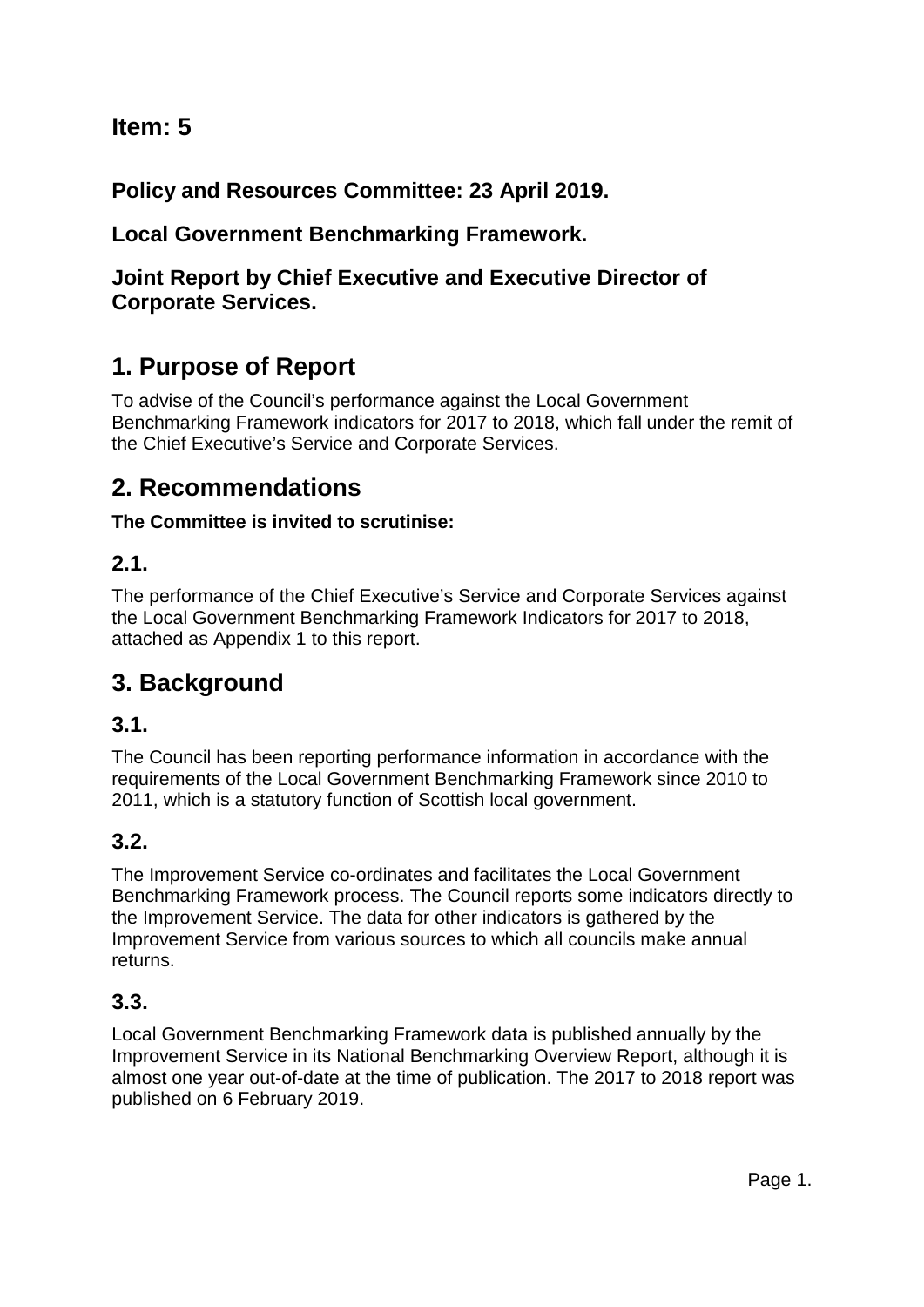# **4. Response to the Best Value Assurance Report 2017**

## **4.1.**

Although the Council has reported its performance in accordance with the Local Government Benchmarking Framework requirements for several years, primarily through its Annual Performance Report, it was agreed that, for 2019 onwards, this information should also be reported to service committees for scrutiny.

## **4.2.**

This commitment is part of the Council's response to recommendations in the Best Value Assurance Report, which was published in December 2017, and subsequently incorporated into the Council Delivery Plan 2018 to 2023.

# **5. Performance**

## **5.1.**

Appendix 1 sets out the Council's performance against the Local Government Benchmark indicators in 2017 to 2018 which fall under the remit of the Chief Executive's Service and Corporate Services. This includes comparisons with previous years' performance, the Scottish average, and other councils in Orkney's benchmarking 'family groups'. For some indicators, officers have also provided additional context where it is felt this would be beneficial to help explain the Council's performance.

## **5.2.**

For Children's Services, Adult Social Care Services and Housing Services indicators, similar councils are grouped by their level of deprivation. For these indicators Orkney's family group includes East Renfrewshire, East Dunbartonshire, Aberdeenshire, City of Edinburgh, Perth and Kinross, Aberdeen City, and Shetland.

## **5.3.**

For Corporate Services, Economic Development, Environmental Services and Culture and Leisure Services, similar councils are grouped by their population density. For these indicators Orkney's family group includes the Western Isles, Argyll and Bute, Shetland, Highland, Scottish Borders, Dumfries and Galloway and Aberdeenshire.

## **5.4.**

It should be noted that the monitoring periods for some of the indicators may differ. For example, most are for 2017 to 2018, but some maybe for 2015 to 2018 or 2014 to 2018. This is because all the indicators are calculated from national figures and are generated by different organisations for different purposes.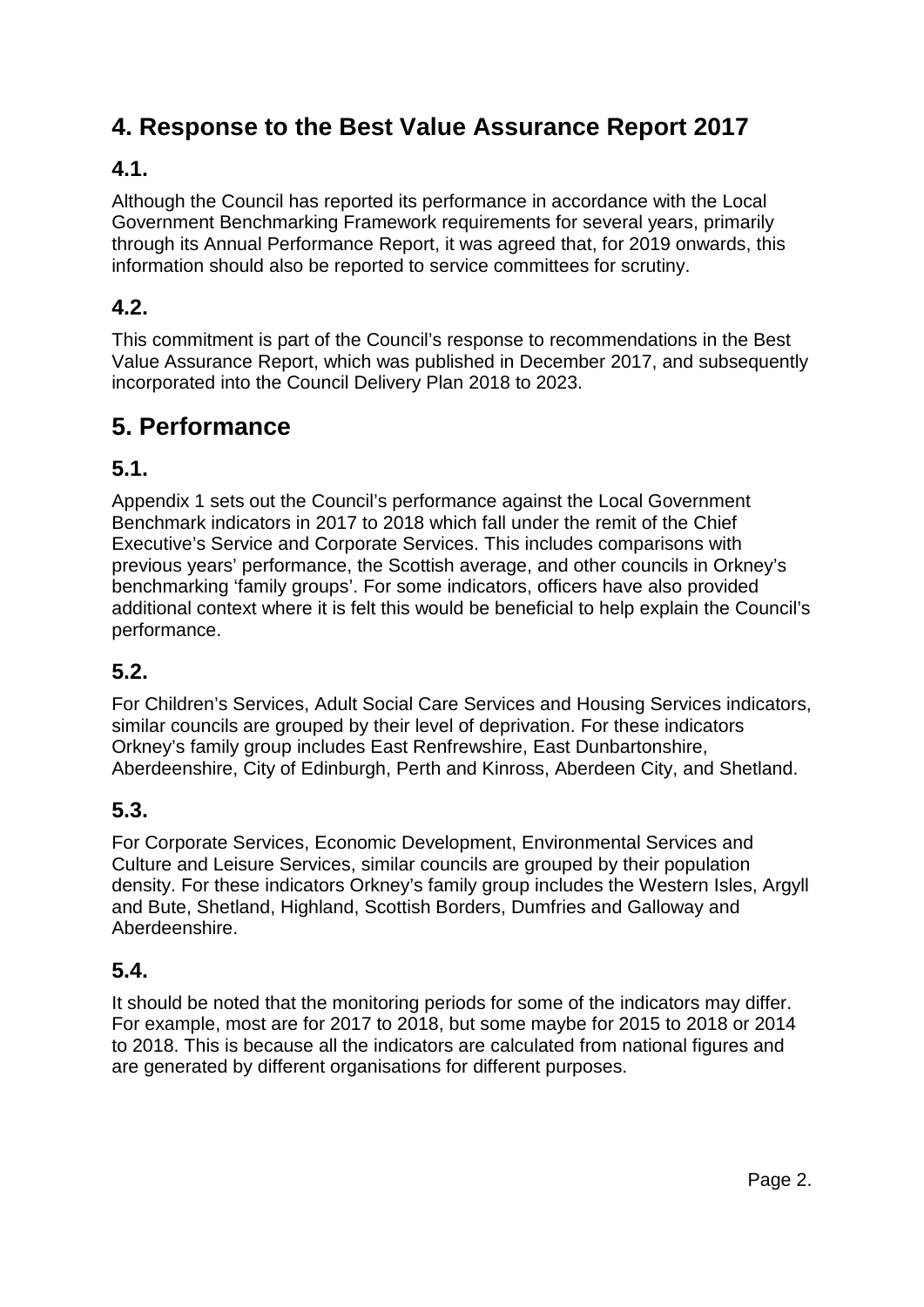# **6. Corporate Governance**

This report relates to governance and procedural issues and therefore does not directly support and contribute to improved outcomes for communities as outlined in the Council Plan and the Local Outcomes Improvement Plan.

# **7. Financial Implications**

## **7.1.**

All 32 Scottish councils pay an annual rate to the Improvement Service for participation in the Local Government Benchmarking Framework. For this, the Improvement Service provides councils with data services and co-ordination of family group activity.

## **7.2.**

The Council's rate for 2017 to 2018 was £2,032 and increased to £2,516 for 2018 to 2019. The increase in fee was agreed by the Society of Local Authority Chief Executives in October 2017 in order to maintain the current programme delivery, and to support the key improvements in relation to strengthening the relevance and credibility of the framework, and demonstrating use and impact of the framework. This funding level was agreed for a three-year period.

# **8. Legal Aspects**

Under the Local Government Act 1992 and Local Government in Scotland Act 2003, the Council has been directed by the Accounts Commission to report on information drawn from the Local Government Benchmarking Framework.

# **9. Contact Officers**

Alistair Buchan, Chief Executive, extension 2101, Email [chief.executive@orkney.gov.uk.](mailto:chief.executive@orkney.gov.uk)

Gillian Morrison, Executive Director of Corporate Services, extension 2103, Email [gillian.morrison@orkney.gov.uk.](mailto:gillian.morrison@orkney.gov.uk)

Andrew Groundwater, Head of HR and Performance, extension 2253, Email [andrew.groundwater@orkney.gov.uk.](mailto:andrew.groundwater@orkney.gov.uk)

# **10. Appendix**

Appendix 1: Orkney Islands Council performance against Local Government Benchmark Framework indicators in 2017 to 2018.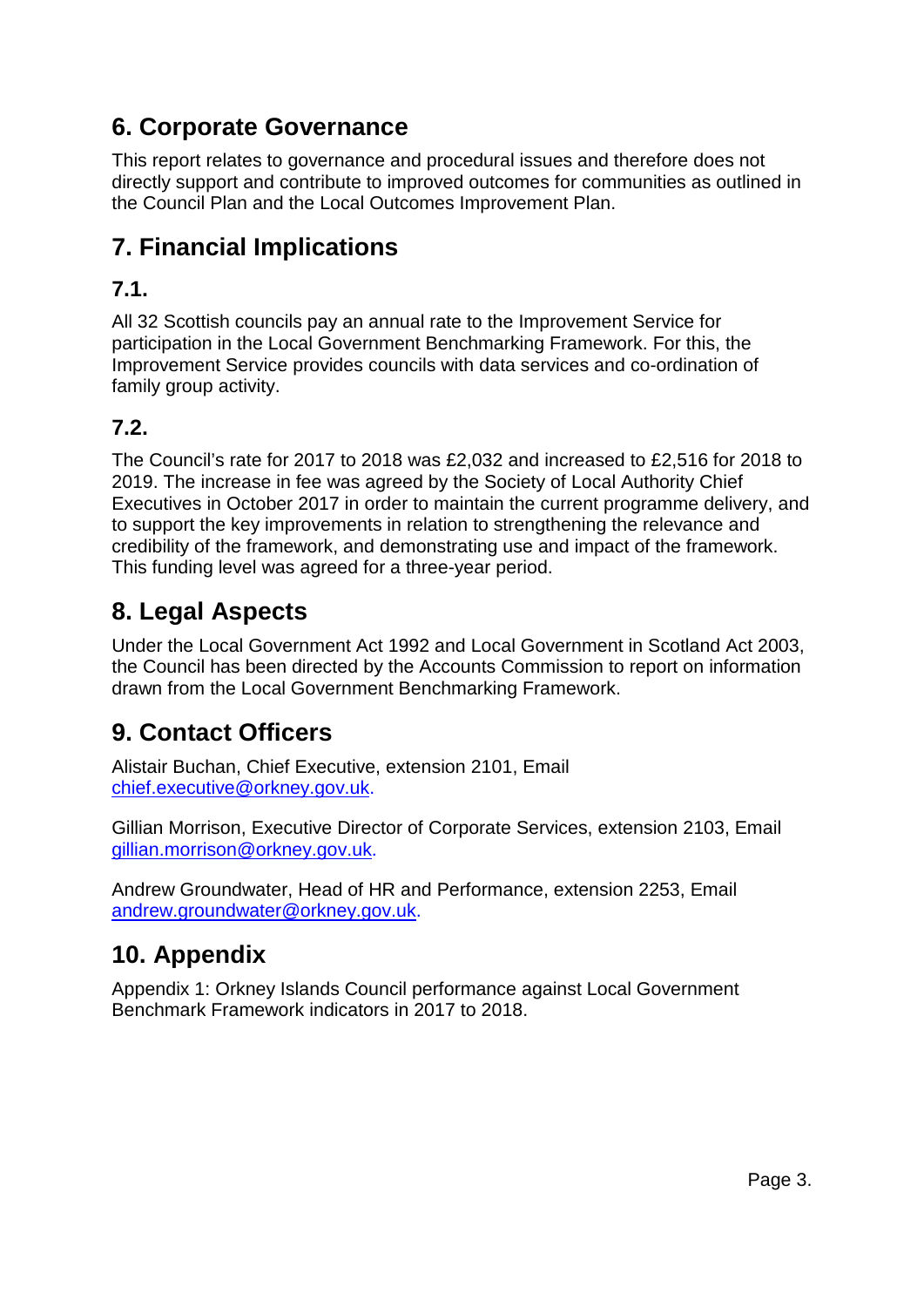### **Local Government Benchmark Framework Indicators 2017/18**

### **ECONOMIC DEVELOPMENT**

#### **ECON4 – Percentage of procurement spent on local enterprises**

In 2017/18, 40.96% of council procurement was spent on local enterprises, which is about the same as the 2016/17 figure of 40.91%, and more than 2017/18 Scottish average of 27.4%.



### **CORPORATE SERVICES**

#### **CORP1 – Support services as a percentage of total gross expenditure**

In 2017/18, 5.15% of the council's total gross expenditure was spent on support services, which is less than the 2016/17 figure of 5.55%, and more than the 2017/18 Scottish average of 4.45%.

The percentage of total Council spend directed towards Support Services has dropped this year supporting the Council's desire to prioritise funding for frontline services wherever possible.

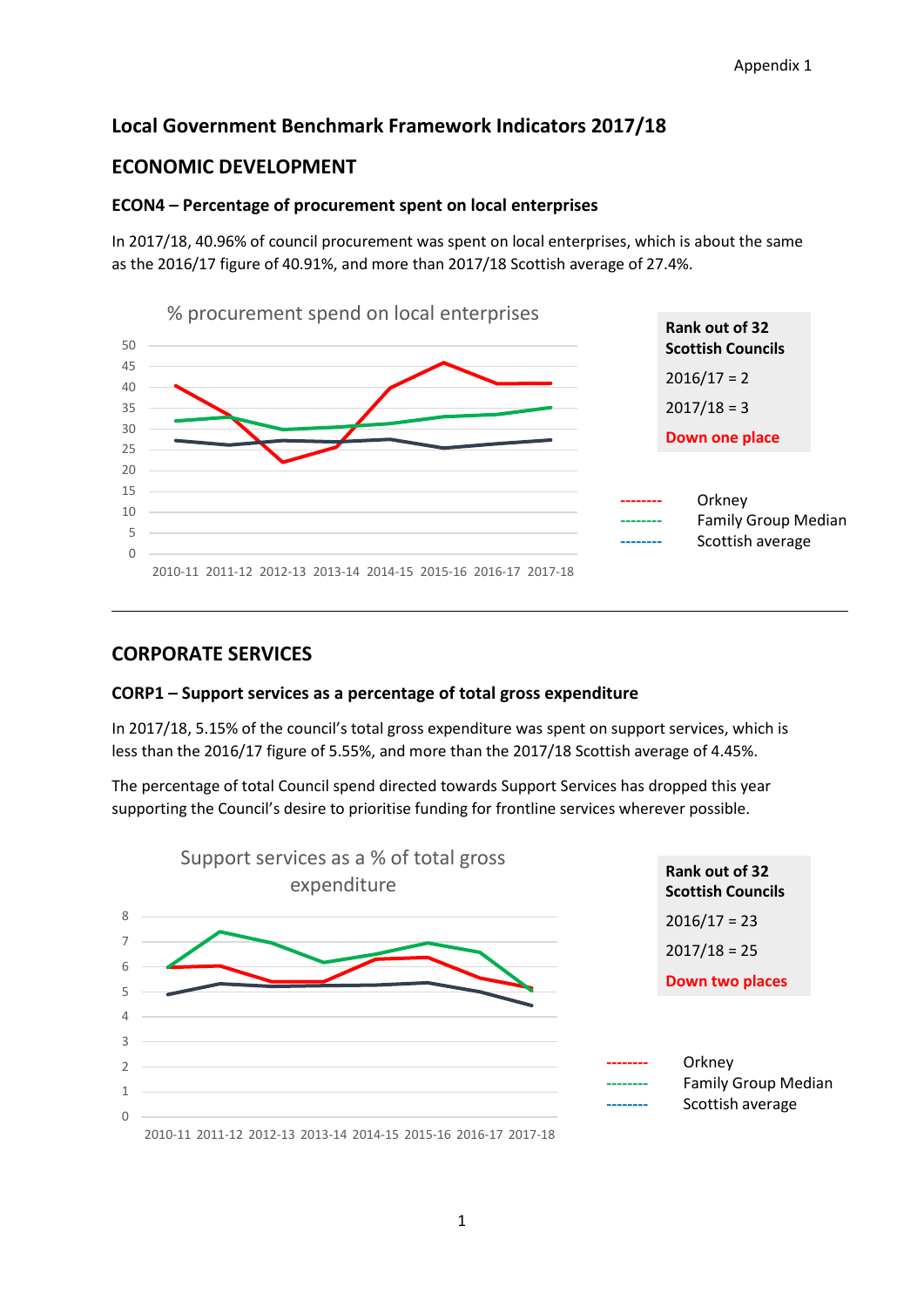#### **CORP3b – Percentage of the highest paid 5% employees who are women**

In 2017/18, 37.61% of the highest paid 5% council employees were women, which is slightly more than the 2016/17 figure of 37.17%, but less than the 2017/18 Scottish average of 54.6%.

As a Harbour Authority, Orkney Islands Council provides Marine Services, which with its largely male workforce adversely impacts on the gender balance within the highest paid 5% of staff in comparison to councils that do not provide such a service.



#### **CORP3c – The gender pay gap (%)**

In 2017/18, the council's gender pay gap was 10.88%, which is more than the 2016/17 figure of 10.76%, and the 2017/18 Scottish average of 3.93%.

The gender pay gap indicator is a measurement of average female pay versus average male pay within the organisation and the figures show that the Council has more male staff at higher rates of pay proportionately than female. This is partly due to the fact Orkney Islands Council does not contract out many areas of frontline service such as care, cleaning and catering, which traditionally have largely female workforces, when compared to other Councils which do contract out these areas of work.

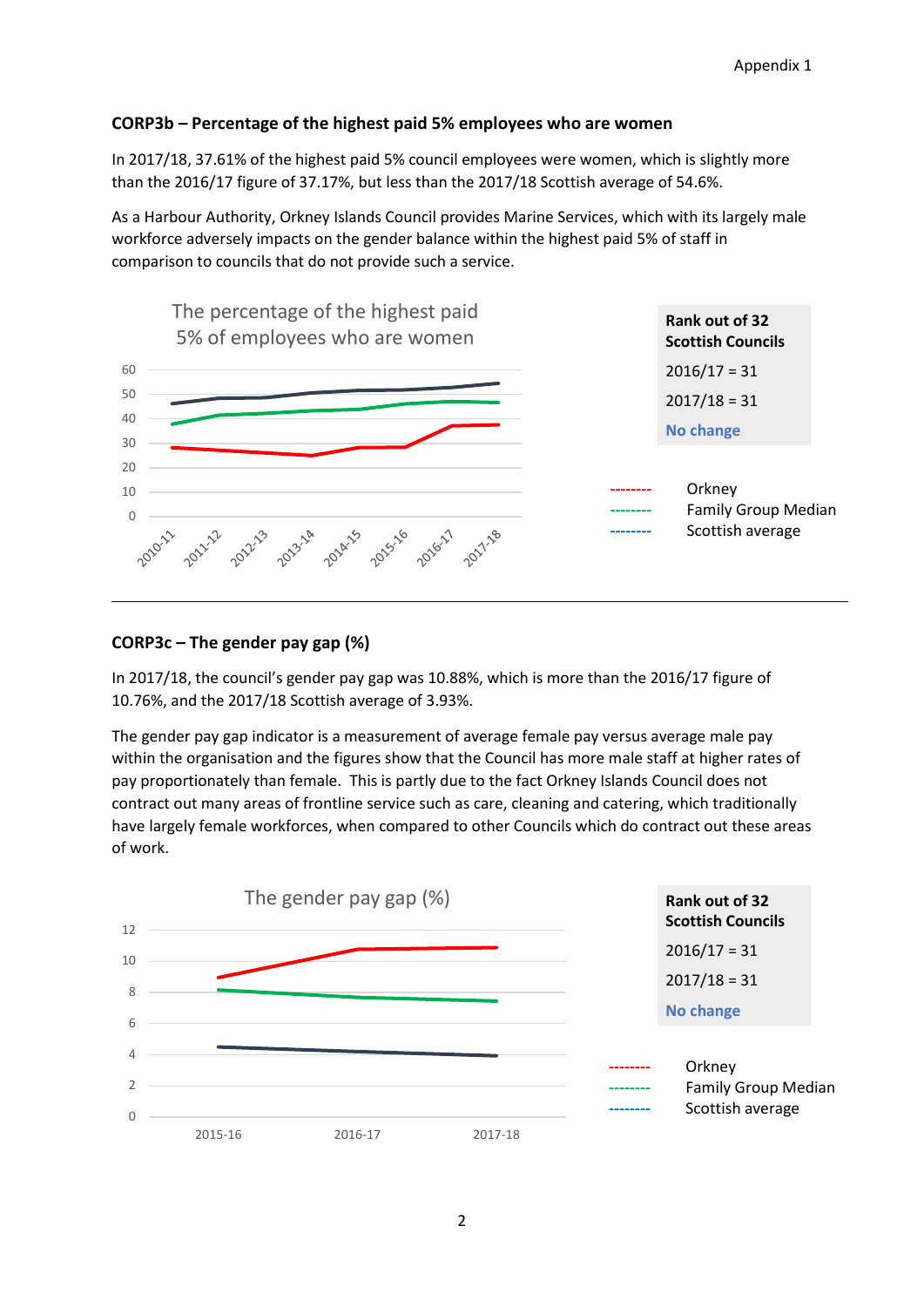#### **CORP4 – The cost per dwelling of collecting council tax**

In 2017/18, the cost per dwelling of collecting council tax in Orkney was £16.93, which is more than the 2016/17 figure of £16.03, and the 2017/8 Scottish average of £7.35.

Orkney's council tax collection costs have decreased year-on-year since 2013/14, and although there was a slight rise in 2017/18 the figure is still considerably less than it was in 2012/13.



#### **CORP6a – Sickness absence days per teacher**

In 2017/18, an average of 8.66 days per teacher were lost sue to sickness absence in Orkney, which is more than the 2016/17 figure of 6.2 days, and the 2017/18 Scottish average of 5.93 days.

Reducing the rate of sickness absence among our teaching staff is a priority for the Education Service, and the senior management together with Human Resources are leading a review of the reasons behind the higher rates reported and putting in place management actions to address this.

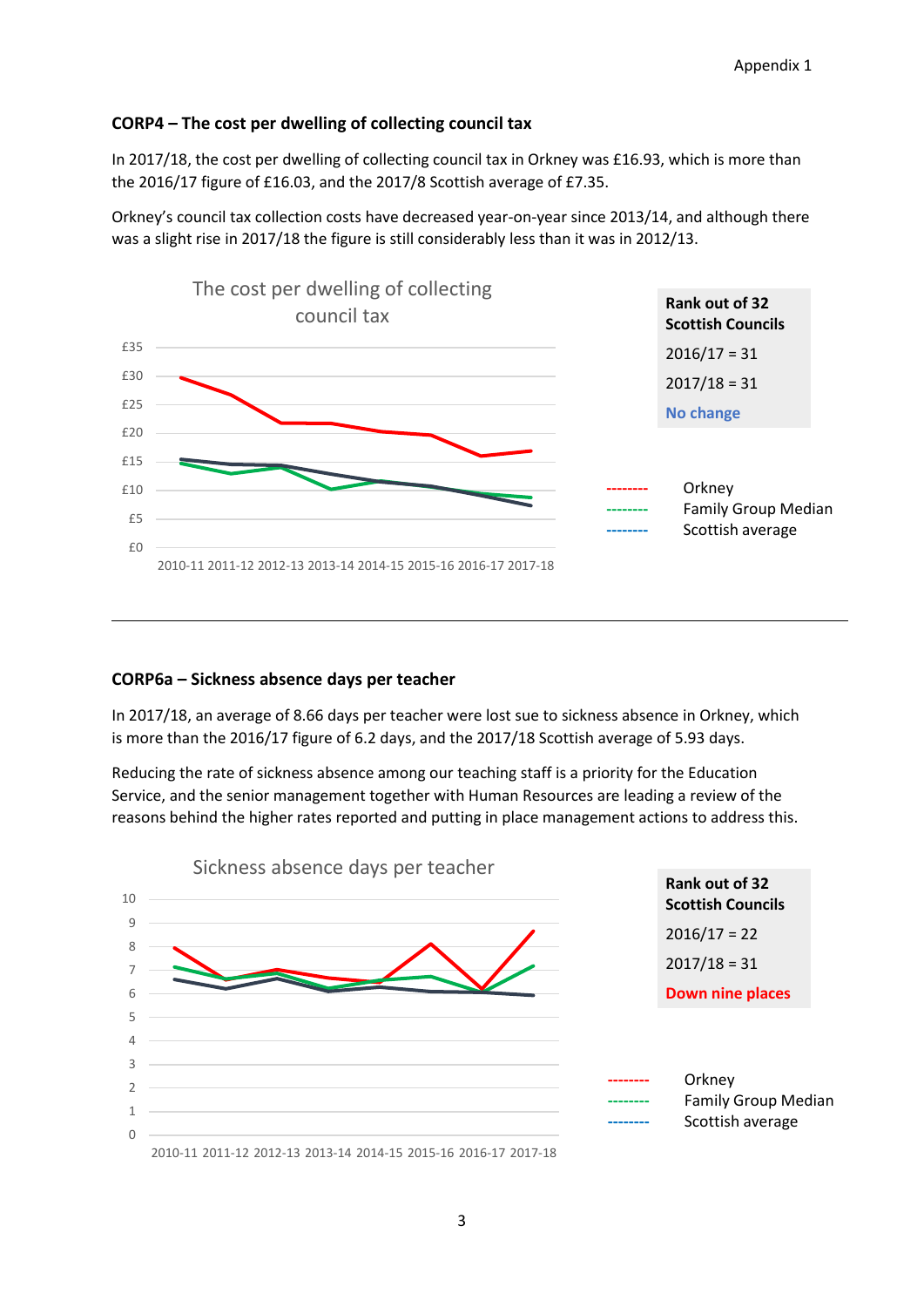#### **CORP6b – Sickness absence days per employee (non-teacher)**

In 2017/18, an average of 8.98 days per council employee were lost due to sickness absence, which is less than the 2016/17 figure of 9.49 days, and the 2017/18 Scottish average of 11.41 days.



#### **CORP7 – Percentage of income due from council tax received by the end of the year**

In 2017/18, 97.92% of income due from council tax in Orkney was successfully collected, which is about the same as the 2016/17 figure of 97.95%, and higher than the 2017/18 Scottish average of 96%.

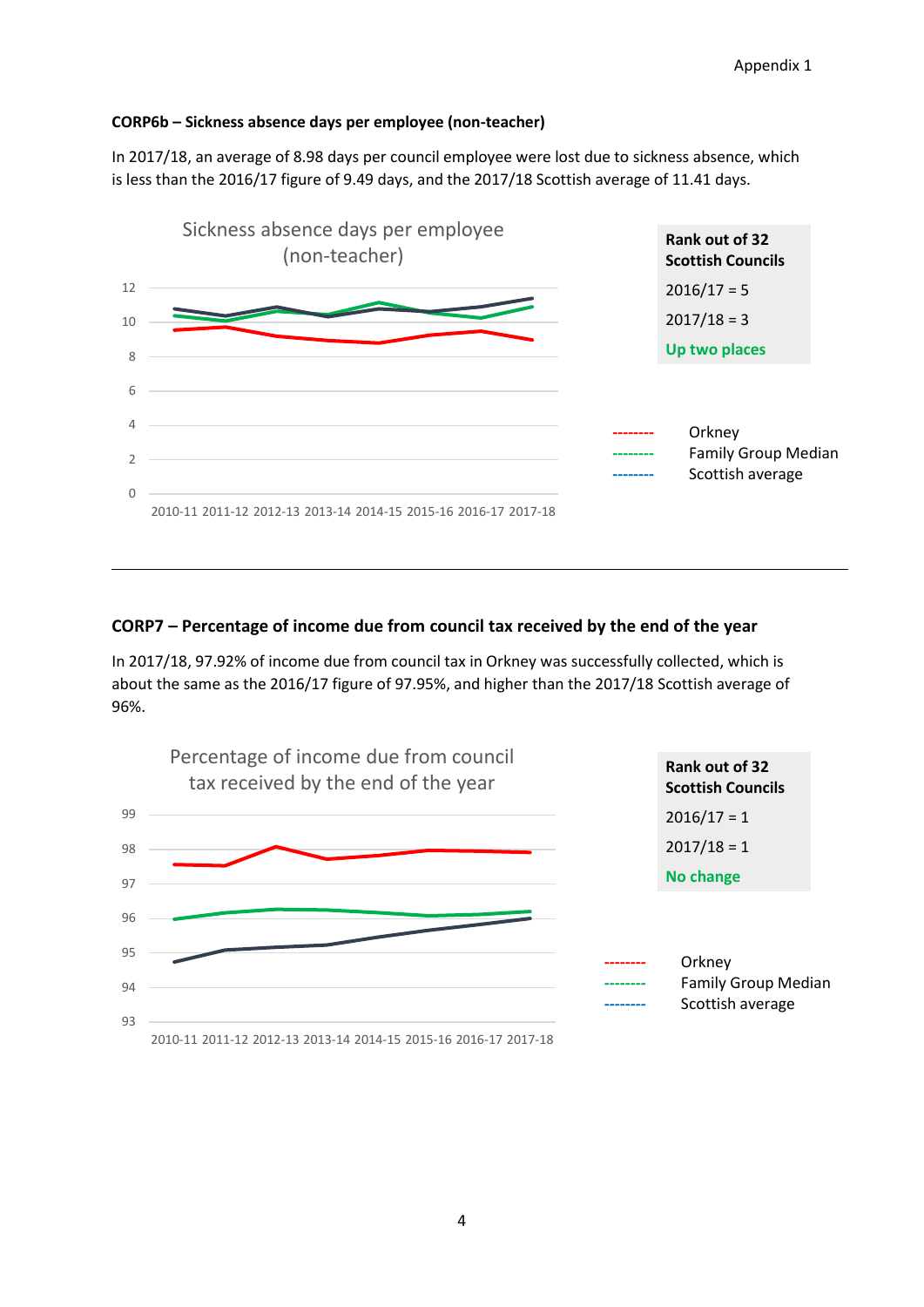### **CORP8 – Percentage of invoices sampled that were paid within 30 days**

In 2017/18, 81.1% of invoices to the council were paid within 30 days, which is higher than the 2016/17 figure of 79.99%, but less than the 2017/18 Scottish average of 93.19%.

Invoice payment within 30 days will be improved by the introduction of electronic purchase ordering which is scheduled to be rolled out in 2019.



### **CORPORATE ASSETS**

#### **CORP-ASSET1 – Percentage of operational buildings that are suitable for their current use**

In 2017/18, 86.77% of council buildings in Orkney were found to be suitable for their current use, which is better than the 2016/17 figure of 84.57%, and the 2017/18 Scottish average of 80.96%.